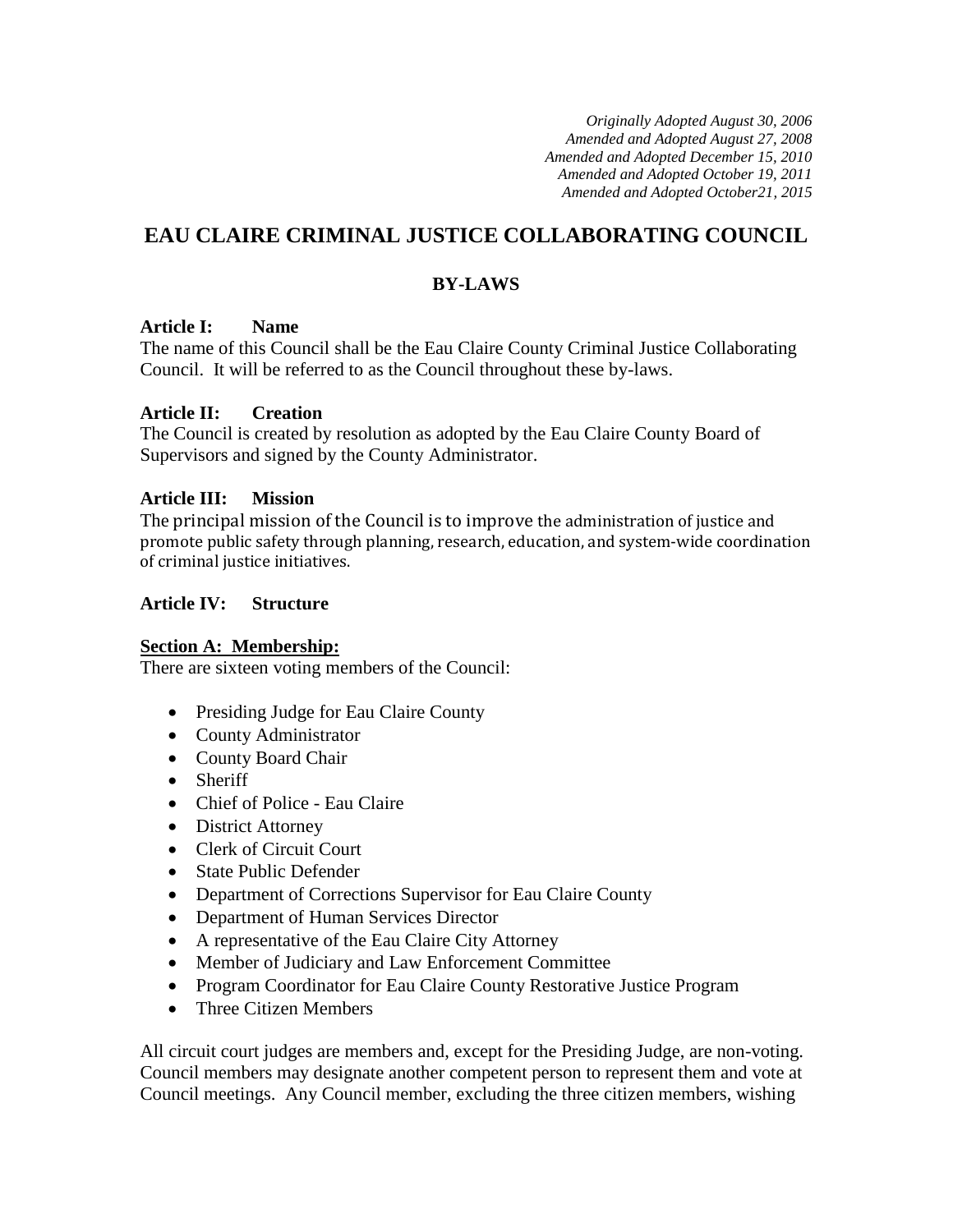to appoint a designee is to identify the designee in writing addressed to the Chair of the Council. No more than three consecutive meetings shall be allowed for a member's designee to attend Council meetings. Designees can only be changed by notifying the Chair in writing.

Citizen members shall be elected to serve two-year terms commencing at the first meeting of 2012, with citizen member elections continuing at the first meeting in evennumbered years thereafter. Any citizen member may resign by submitting notice of resignation to the Chair. In the event of a vacancy of a citizen member, the Council may elect a new citizen member to serve the remaining term.

In the event of a vacancy of a Council member, excluding citizen members, the out-going Council member or his or her organization may designate a representative from his or her organization to act until such time as the position is filled.

Any member of the Council may recommend in writing to the Executive Committee removal of any member whom he or she believes is no longer appropriate for membership. Lack of attendance by a member may be cause for removal from the Council.

### **Section B: Authority of the Council:**

The Council has no legal authority to order changes to Eau Claire County's criminal justice system, but it may bring about changes through consensus by the participating Agencies and Branches. The Council reviews policies, programs and budgets within the criminal justice system and makes final recommendations to all justice system partners, the Judiciary and Law Enforcement Committee, the Human Services Board and County Board.

#### **Section C: Committees: 1. Executive Committee**

The Executive Committee is composed of the chair, vice-chair, county board chair and county administrator. Any member of the Council may attend and participate in the Executive Committee meetings. The Executive Committee shall be responsible for the following:

- a. Develop Council meeting agendas and ensure matters are ready for Council meetings.
- b. Ensure assignments are completed and prepared for Council meetings.
- c. Propose to the Council the formation of Standing Committees, Subcommittees, and Ad Hoc Committees.
- d. Recommend to the Council individuals to serve as chairs and members of the above-listed committees.
- e. Coordinate and approve the membership of the Standing Committees, Subcommittees and Ad Hoc committees.
- f. Nominate citizen members for election.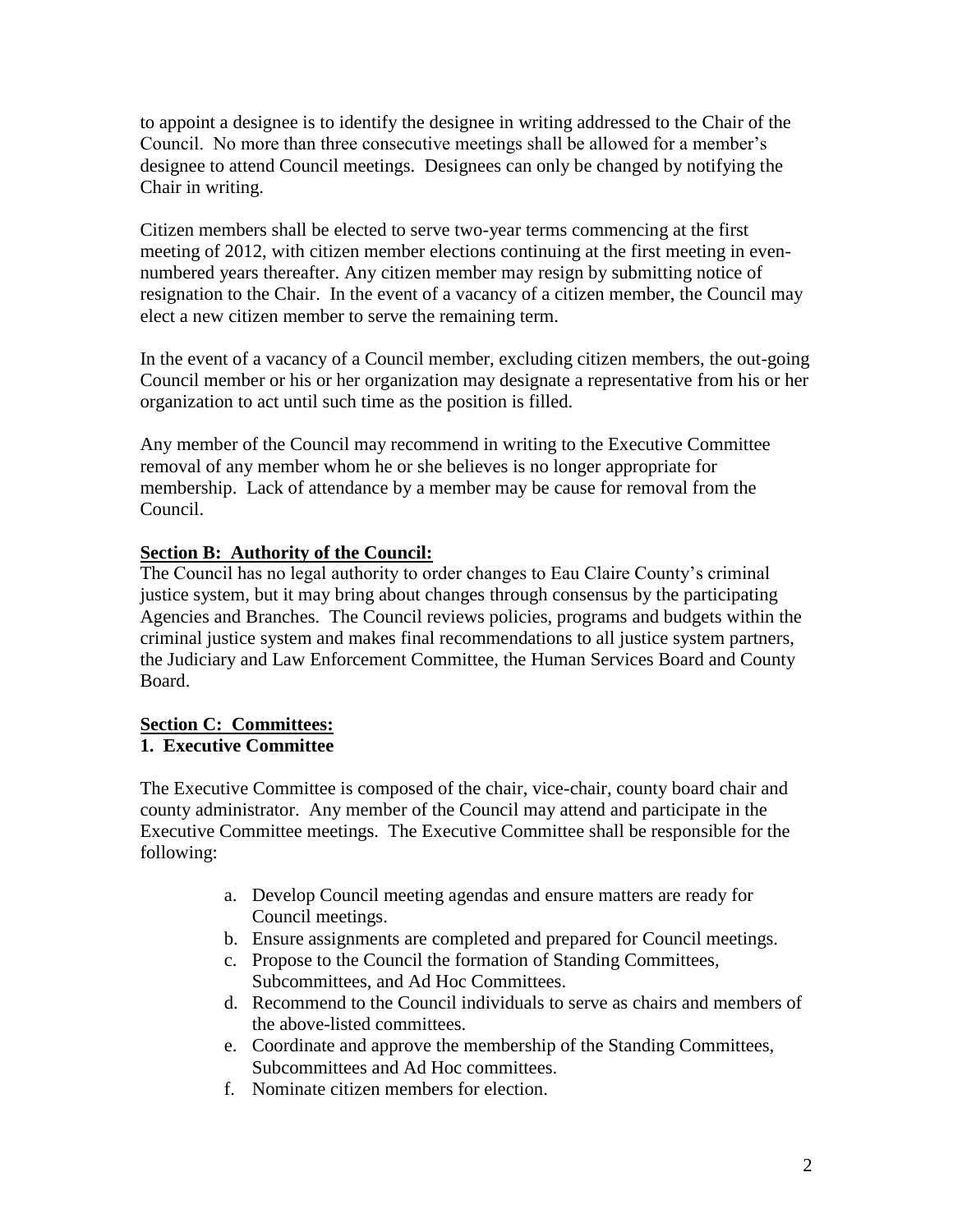# **2. Standing Committees**

- a. Evidence Based Decision Making (EBDM)
	- Provide program analysis and recommendations to the CJCC
	- Conduct research using a variety of data sources to answer practical, timely questions about crime and the criminal justice system
	- Implement criminal justice policies and practices that are evidencebased to make efficient use of resources.
- b. Grant/Funding Committee
	- Seek out and identify funding sources for current and future corrections, treatment and support programs for adult and juvenile offenders
- c. Criminal Court Review Committee
	- Initiate communication and education among the courts, agencies, and departments involved in the criminal justice system
- d. Juvenile Justice Collaborating Committee
	- Initiate communication and education among the agencies and departments involved in serving children and youth in Eau Claire County.
	- Examine current processes and programs and provide recommendations to facilitate modification of current programs, creation of new and innovative programs.
	- Develop and terminate subcommittees as needed to adequately address the changing needs of children and youth.

# **3. Subcommittees and Ad Hoc Committees**

The Council may authorize the formation of Subcommittees and Ad Hoc Committees, to deal with specific problems or issues. Standing Committees, Subcommittees and Ad Hoc Committees shall report their information and recommendations to the Council.

# **Section D: Meetings**

- 1. Meetings of the Council shall be set by the Council, the chair, or upon petition by any four members of the Council. Notice of Council, Executive Committee, Standing Committee, Subcommittee and Ad Hoc Committee meeting times and locations shall be provided to all members and duly posted in compliance with open meetings statutes.
- 2. Minutes of the Council meetings shall be recorded and distributed to all members of the Council.
- 3. A quorum is a simple majority of the membership described in Section A.
- 4. Recommendations of the Council shall be made by consensus. If consensus cannot be reached, recommendations may be made by a 2/3 vote of Council members.